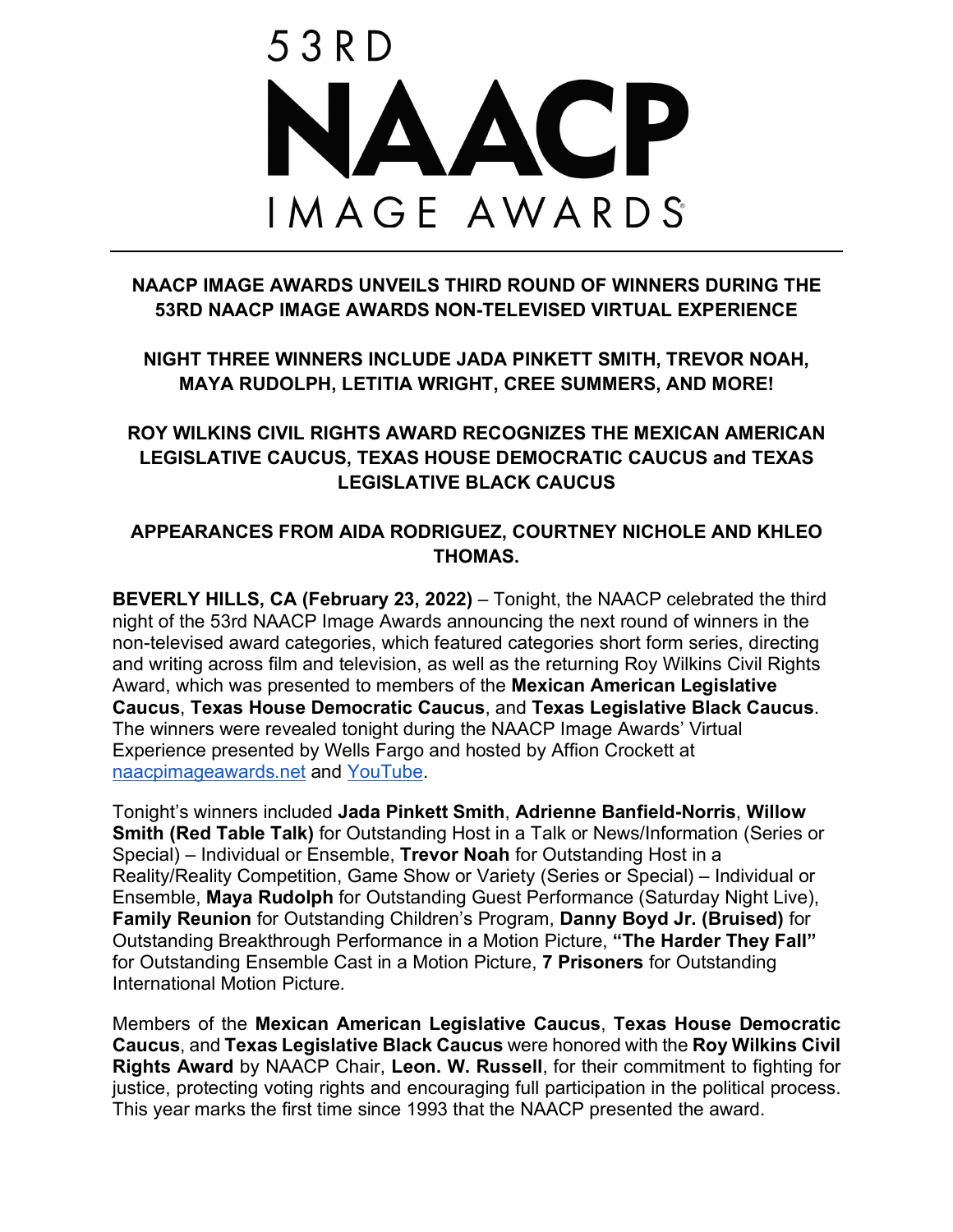The night additionally featured appearances from presenters including **Khleo Thomas**, **Courtney Nichole,** and **Aida Rodriguez**.

The week-long 53rd NAACP Image Awards Virtual Experience from February 21-25, will invite fans to join the Image Awards in a celebration of the outstanding achievements and performances of people of color across more than 80 competitive categories.

The **"53rd NAACP Image Awards,"** hosted by seven-time NAACP Image Awards winner **Anthony Anderson, will air Saturday, February 26 at 8:00 PM on BET,**  featuring a performance by nine-time Grammy Award-winning singer and two-time Academy Award-nominated actress and producer **Mary J. Blige**.

The full list of winners from tonight can be found below**:**

**Outstanding Talk Series** "Red Table Talk"

#### **Outstanding Host in a Talk or News/Information (Series or Special) – Individual or Ensemble**

Jada Pinkett Smith, Adrienne Banfield-Norris, Willow Smith- "Red Table Talk"

# **Outstanding Reality Program/Reality Competition Series**

"Wild 'n Out"

# **Outstanding Host in a Reality/Reality Competition, Game Show or Variety (Series or Special) – Individual or Ensemble**

Trevor Noah- "The Daily Show with Trevor Noah"

#### **Outstanding Variety or Game Show (Series or Special)**

"The Daily Show with Trevor Noah"

#### **Outstanding News/Information (Series or Special)**

"The ReidOut"

# **Outstanding Documentary (Television)**

"High on the Hog: How African American Cuisine Transformed America"

## **Outstanding Children's Program**

"Family Reunion"

#### **Outstanding Animated Series**

"We The People"

#### **Outstanding Character Voice-Over Performance (Television)** Cree Summer- "Rugrats"

**Outstanding Character Voice-Over Performance – Motion Picture** Letitia Wright- "Sing 2"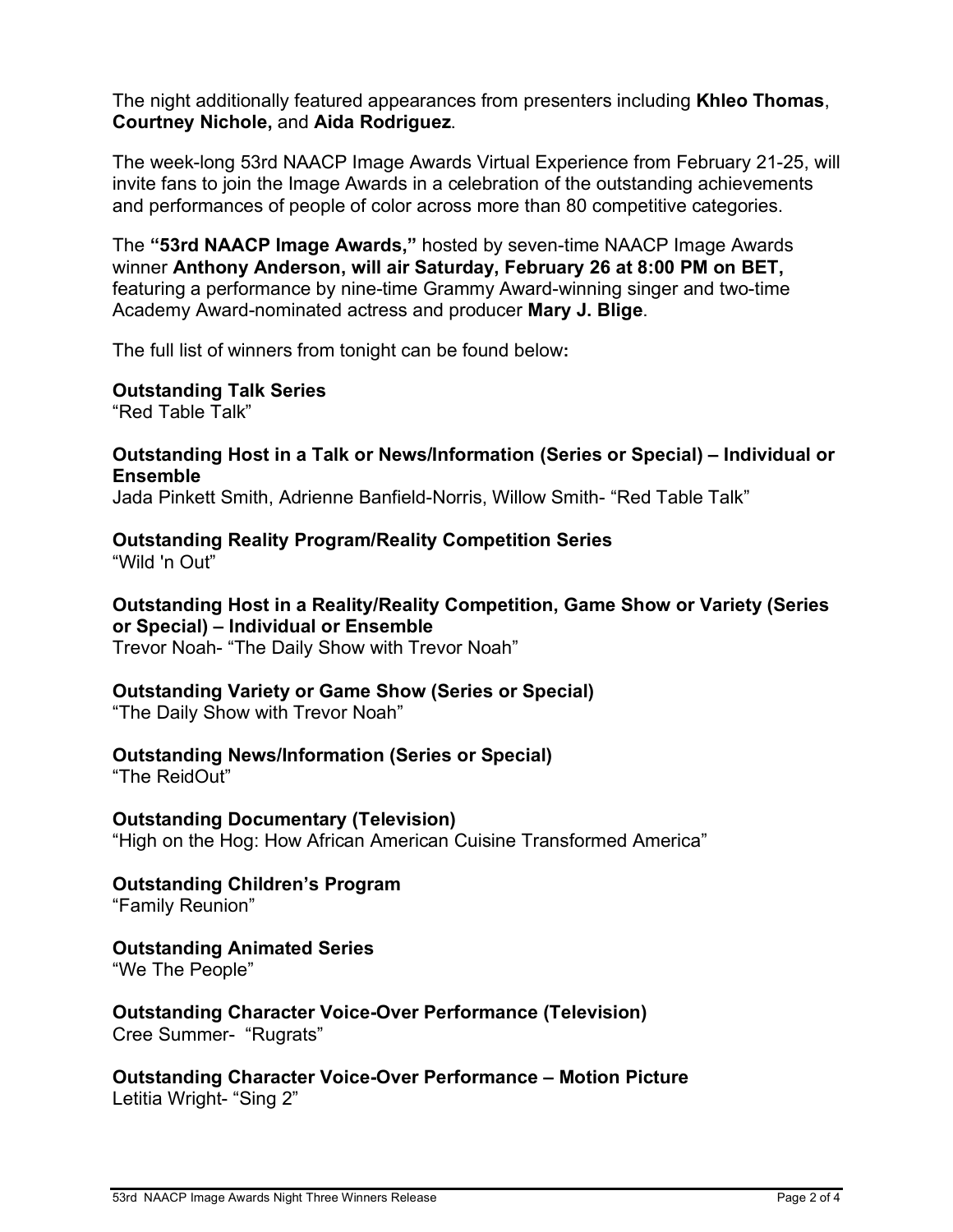### **Outstanding Breakthrough Performance in a Motion Picture**

Danny Boyd Jr.- "Bruised"

### **Outstanding Breakthrough Creative (Motion Picture)**

Jeymes Samuel- "The Harder They Fall"

## **Outstanding Ensemble Cast in a Motion Picture**

"The Harder They Fall"

# **Outstanding International Motion Picture**

7 Prisoners

# **Outstanding Guest Performance**

Maya Rudolph- "Saturday Night Live"

## **Special Award: Roy Wilkins Civil Rights Award**

The Mexican American Legislative Caucus, Texas House Democratic Caucus, and Texas Legislative Black Caucus

Be sure to tune into the 53rd NAACP Awards Virtual Experience this week on naacpimageawards.net and YouTube, including:

- The non-televised awards program will be hosted nightly by actor and comedian **Affion Crockett** and celebrity presenters **Aida Rodriquez, Asiahn Bryant, Clint Coley, Cory Hardrict, Courtney Nichole, Demetrius Shipp Jr., Derrick Johnson, Karen Boykin-Towns, Khleo Thomas, Lauren Wesley Wilson, Leon W. Russell, Lori Harvey, Luke Lawal, Jr., Marcel Spears, Matt Cedeno, Melissa L. Williams, Wendy Raquel Robinson, and Wisdom Cole.**
- The *Diaspora Perspectives* series exploring the global nature of the film industry, the diversity of stories and experiences available on content platforms, featuring Nollywood, Ghollywood, and Britain's biggest stars and innovators **Koshie Mills, Tope Oshin, Jimmy Jean-Louis**, **Aml Ameen, Mamoudou Athie, and more.**

The **"53rd NAACP Image Awards"** are presented by Wells Fargo and sponsored in part by AT&T Humanity of Connection, Google, T-Mobile, Bank of America, Gushers, FedEx, and Airbnb.

For all information and the latest news, please follow NAACP Image Awards on Instagram @NAACPImageAwards.

### **NAACP**

Founded in 1909 in response to the ongoing violence against Black people around the country, the NAACP (National Association for the Advancement of Colored People) is the largest and most pre-eminent civil rights organization in the nation. We have over 2,200 units and branches across the nation, along with well over 2M activists. Our mission is to secure the political, educational, social, and economic equality of rights in order to eliminate race-based discrimination and ensure the health and well-being of all persons.